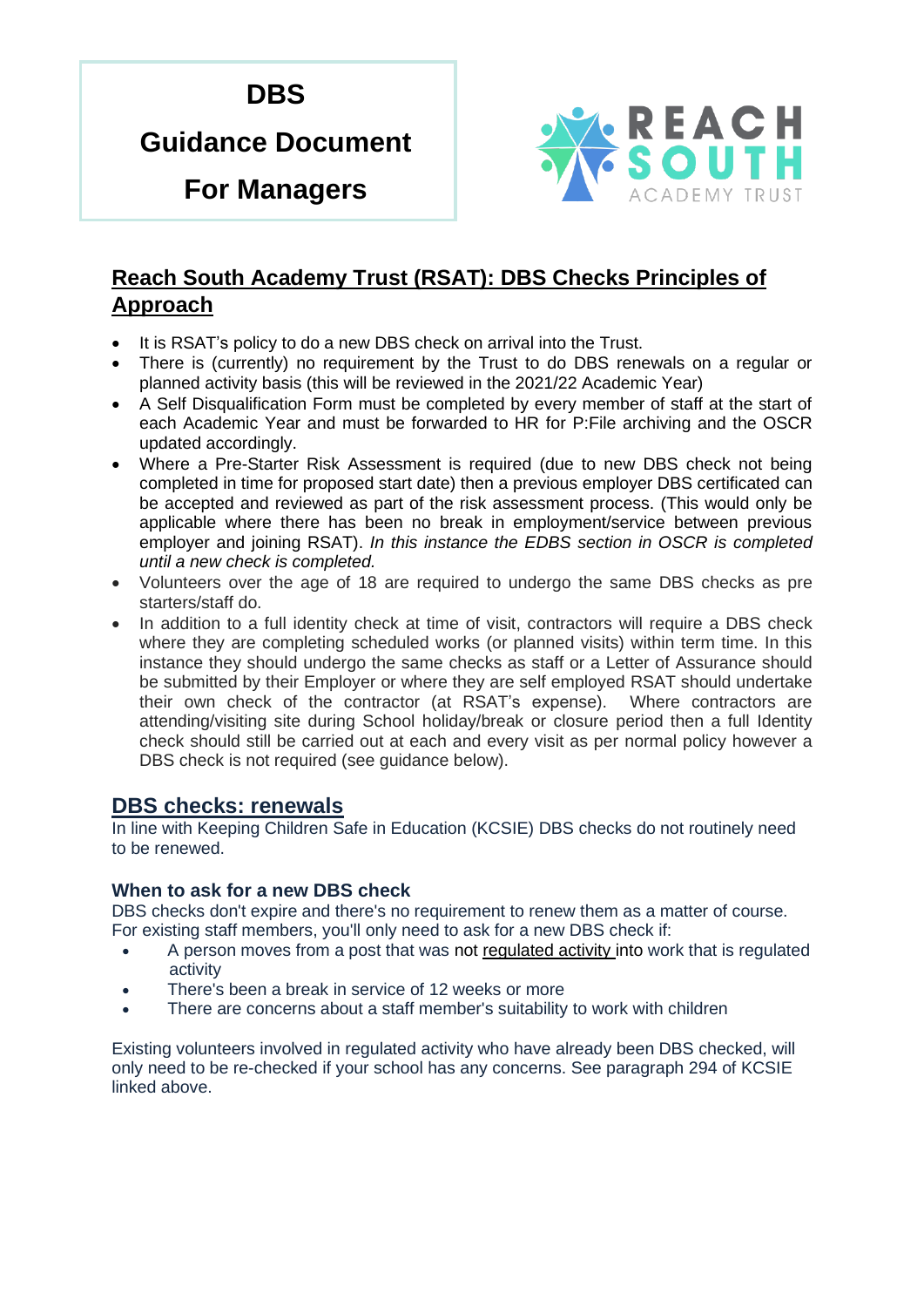#### **Make sure you have an ongoing culture of vigilance**

Although DBS checks don't need to be routinely renewed, you should have an ongoing culture of vigilance to ensure that staff continue to share information that may have implications for the safeguarding of children.

Staff can also use the DBS Update Service, which costs £13 a year. If a staff member has subscribed to the service, RSAT can carry out a free, instant check to find out if the information on a DBS certificate is current and up to date.

## **Regulated activity in schools**

Schools must ensure that individuals in regulated activity are not barred from working with children, by carrying out a barred list check through the DBS. Read about what counts as regulated activity in a school, and what the exceptions are.

#### **What counts as regulated activity?**

A person is in regulated activity if they **regularly** (once a week or more often, or on more than 3 days in a 30-day period):

- Are responsible for teaching, training, instructing, caring for or supervising children
- Provide advice or guidance to children on physical, emotional or educational wellbeing
- Drive a vehicle only for children

**Even if it happens only once**, a person is also in regulated activity when they:

- Do any of the above activities (except for driving a vehicle) between 2am and 6am and have the opportunity for face-to-face contact with children
- Engage in intimate or personal care

An activity is regulated if:

- It's carried out frequently (once a week or more often, or on more than 3 days in a 30-day period) by the same person, and
- The person is engaged in paid or unsupervised unpaid work for a school, or in connection with the school, and
- It gives them the opportunity to have contact with children

This includes activity in:

- All schools providing full-time (or mainly full-time) education for children
- Pupil referral units
- Nursery schools
- Childcare premises (including nurseries)

A person is also in regulated activity if they're:

- Managing or supervising someone else in regulated activity on a day-to-day basis
- Providing day-to-day management or supervision of a volunteer who is engaging in activity that would be regulated if unsupervised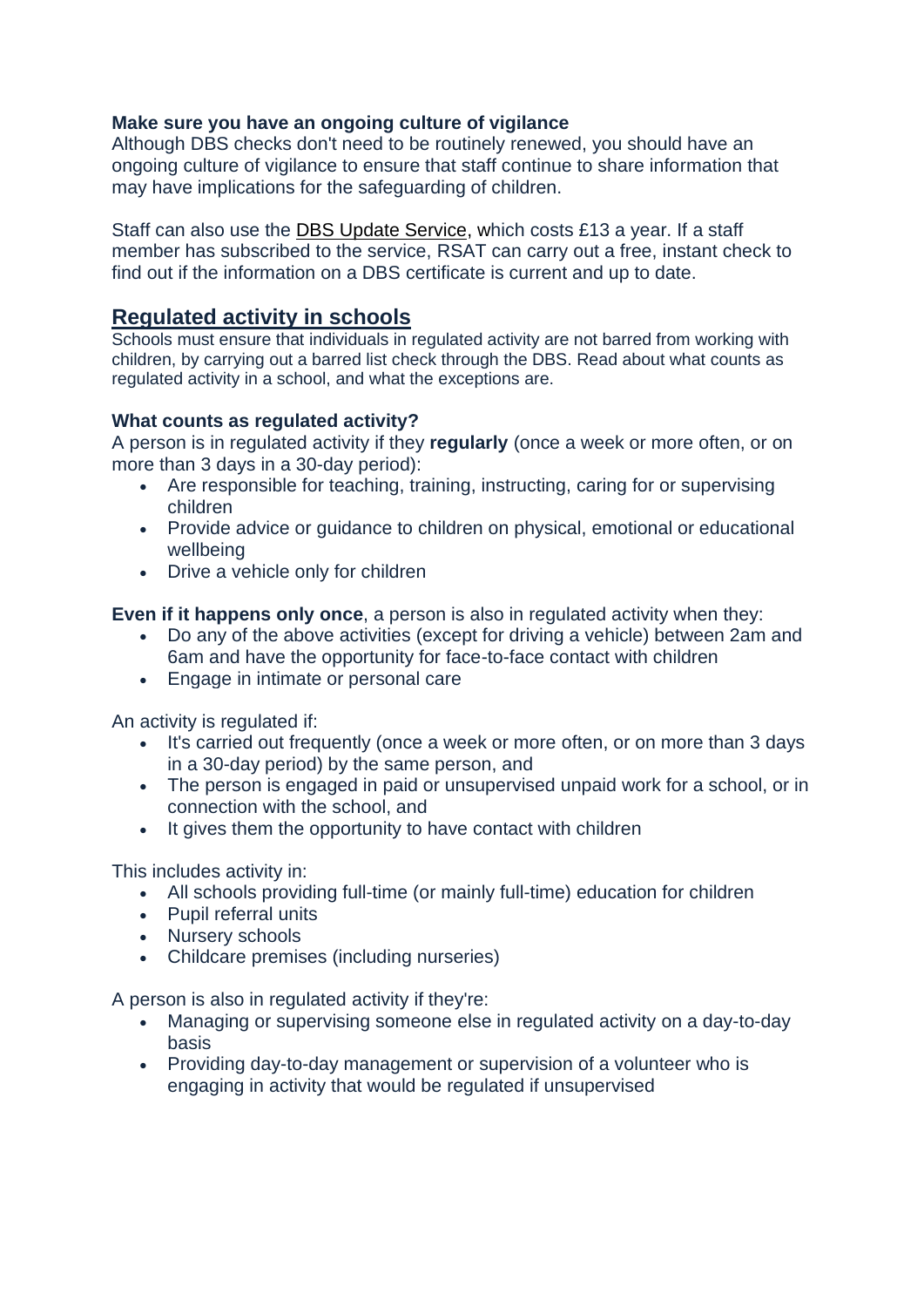### **Which activities don't count?**

Certain activities don't count as regulated activity, even if they take place in a school. For example:

- Family arrangements and personal, non-commercial arrangements
- Activity by a person in a group assisting or acting on behalf of, or under direction of, another person engaging in regulated activity in relation to children (the 'peer exemption')
- Supervised volunteers
- Activity in a school by someone who has been contracted to provide occasional or temporary services (whether paid or unpaid), unless the work includes teaching, training or supervision of children

This list isn't exhaustive – for further information refer to the DfE's factual note on regulated activity in relation to children for further information on specific cases.

#### **Who needs a barred list check?**

Anyone engaging in regulated activity must have an enhanced Disclosure and Barring (DBS) check, including barred list information. The barred list is maintained by the DBS and includes people who have been deemed unsuitable to work with children.

Most school staff are in regulated activity, so would need to have these checks. Schools commit an offence if they allow barred individuals to carry out any form of regulated activity.

# **DBS checks: Volunteers (16+ yrs.)**

Schools should carry out a risk assessment and use their professional judgement to determine what checks are needed for volunteers. There is a RSAT template risk assessment available.

#### **Carry out a risk assessment to identify the level of risk**

You should carry out a risk assessment and use your professional judgement to determine what checks (if any) are needed.

You risk assessment should consider:

- The nature of the work, including:
	- o Whether it will be considered ['regulated activity'](https://schoolleaders.thekeysupport.com/pupils-and-parents/safeguarding/safeguarding-checks-and-the-scr/regulated-activity/?marker=content-body)
	- $\circ$  The level of supervision involved (see section below for more detail on this)
- What you know about the volunteer, including formal or informal information offered by staff, parents and other volunteers
- Whether the volunteer is able to provide references from other employment or voluntary activities
- Whether the role is eligible for a disclosure and barring service (DBS) check and if it is, what level is appropriate

#### **Determine the level of check required (if any)**

#### **Identify whether a volunteer is considered to be supervised**

You should get an enhanced DBS check with a barred list check if the volunteer is in regulated activity.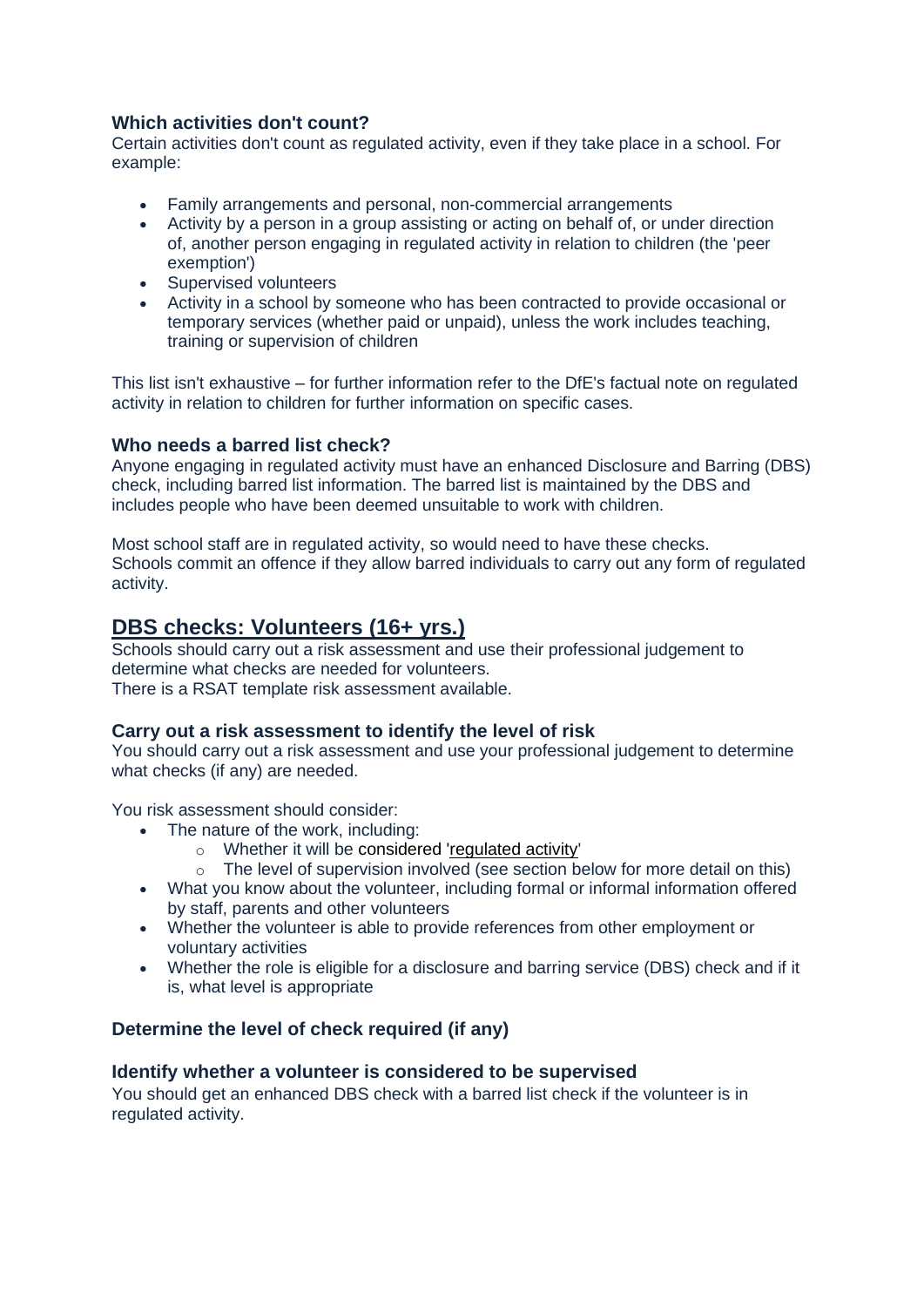Volunteers that do one of the following **unsupervised** will be in regulated activity:

- Teach or look after children regularly
- Provide personal care on a one-off basis in schools or colleges

This is explained in paragraph 290 of KCSIE linked above.

#### **What counts as 'supervision'?**

Any role that is sufficiently supervised does not count as regulated activity and it is illegal to ask for a barred list check. This is explained in paragraph 291 of KCSIE linked above.

For volunteers to be considered 'supervised', this supervision must be the following:

- Carried out by a person who is in regulated activity themselves
- Regular and day-to-day
- Reasonable in all circumstances to ensure the protection of children

'Regular' means it takes place on an ongoing basis.

When deciding on what's reasonable, consider:

- The ages of the children, including whether their ages differ widely
- The number of children the individual is working with
- Whether or not other workers are helping to look after the children
- The individual's opportunity for contact with children
- How vulnerable the children are
- How many workers would be supervised by each supervising worker

DBS checks for volunteers are **free of charge**, as long as they're not being paid for their work and aren't only caring for a close relative.

#### **If the volunteer refuses to undergo a DBS check**

If the volunteer is:

- In regulated activity and refuses a check, you must refuse their help
- Not in regulated activity, you're within your rights to refuse their help

You should explain the school's policy on DBS checks to the volunteer and say the Trust does not make exceptions. This could affect the status of a verbal/conditional job offer that has been as it may need to be withdrawn. In this instance you should contact a member of the HR team to discuss further and get advice on next steps.

## **DBS checks for Contractors**

#### **Decide who needs which check**

Contractors **must** have an **enhanced DBS check** if their work will bring them into contact with children

Use your professional judgement to decide if the amount of contact they have merited a check. For example, if they're working outside of school hours or in areas where the children don't go, they wouldn't need a check. This is also the case if you cordon off the areas where contractors are working.

If they're in regulated activity they must have an enhanced DBS check with a **barred list check**.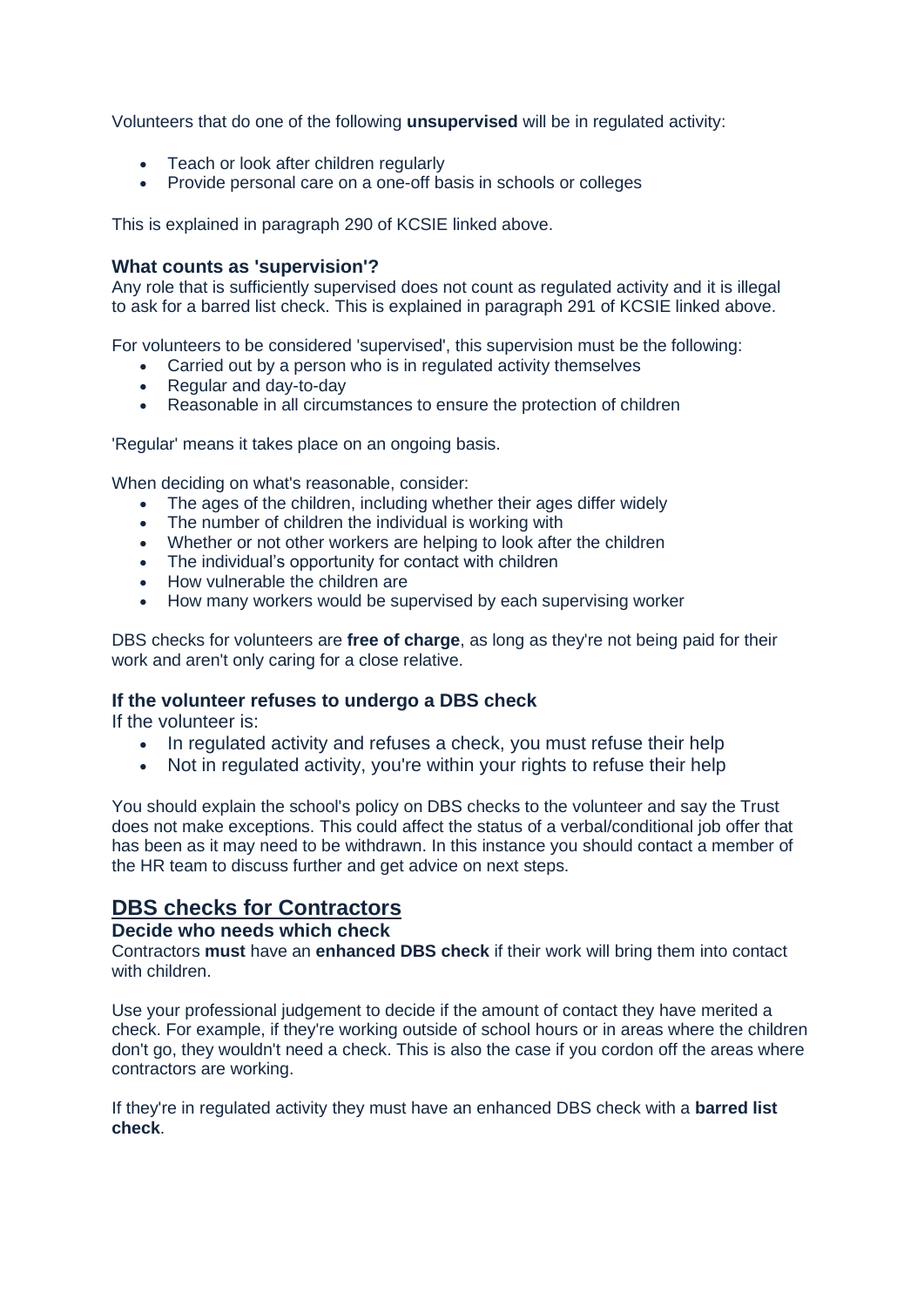You should set out your safeguarding requirements in the contract you have with the contractor or company. You must not allow a contractor who hasn't had any checks to work unsupervised or engage in regulated activity.

#### **Responsibilities for carrying out the checks**

You should make sure any contractors working in school have had the appropriate level of DBS check.

#### **Employees of a contracted company**

If the contractors are employees of a company or organisation, it is the company's or organisation's responsibility to carry out the required checks and provide you with written confirmation (known as a Letter of Assurance) that the checks have been carried out. Within Reach South Academy Trust this is known as a Letter of Assurance.

#### **Self-employed contractors**

If the contractor is self-employed, the School should carry out a DBS check itself, as selfemployed people can't make applications to the DBS on their own account. In this instance RSAT will pay for the DBS check and then deduct this amount from the contractors first payment.

#### **Check the identity of contractors**

When contractors arrive at school, you'll need to:

- **Check their identity** (see paragraph 277 of KCSIE)
- **Record/Register** that you've checked their identity on the single central record (SCR) (or a site-based register/log) and are satisfied with the proof they've provided. You don't need to keep copies of the identity documents on file

KCSIE does not explicitly say that you must record contractors on the SCR, but it does say all staff who work at the school must be included, including third-party supply staff, so it's best to include contractors too. Please note it is RSAT's policy that they are included in the OSCR for the School.

# **DBS Checks for agency staff**

Understand which checks you must carry out on agency staff such as supply teachers. Find out whether you need to get DBS certificates and what to record on the SCR and use the RSAT DBS Validation template form to record written confirmation of checks. This document would then be uploaded onto the OSCR for agency staff member. It is RSAT's policy that all agency staff are included on the School OSCR.

What you must do:

When employing someone via an agency, you must:

- Get written confirmation from the agency that it's carried out the checks on the staff member that you would have done if you employed them directly (see our record form below for a list of these checks) known as a Letter of Assurance.
- Make sure you receive written confirmation that an enhanced DBS check has been obtained – you can use the DBS Validation Form to do this and upload it (as above)
- Make sure that the enhanced DBS certificate comes with barred list information, where the position requires it, and that this is done **before** any appointment is made
- Check that the person presenting themselves for work is the same person on whom the checks were carried out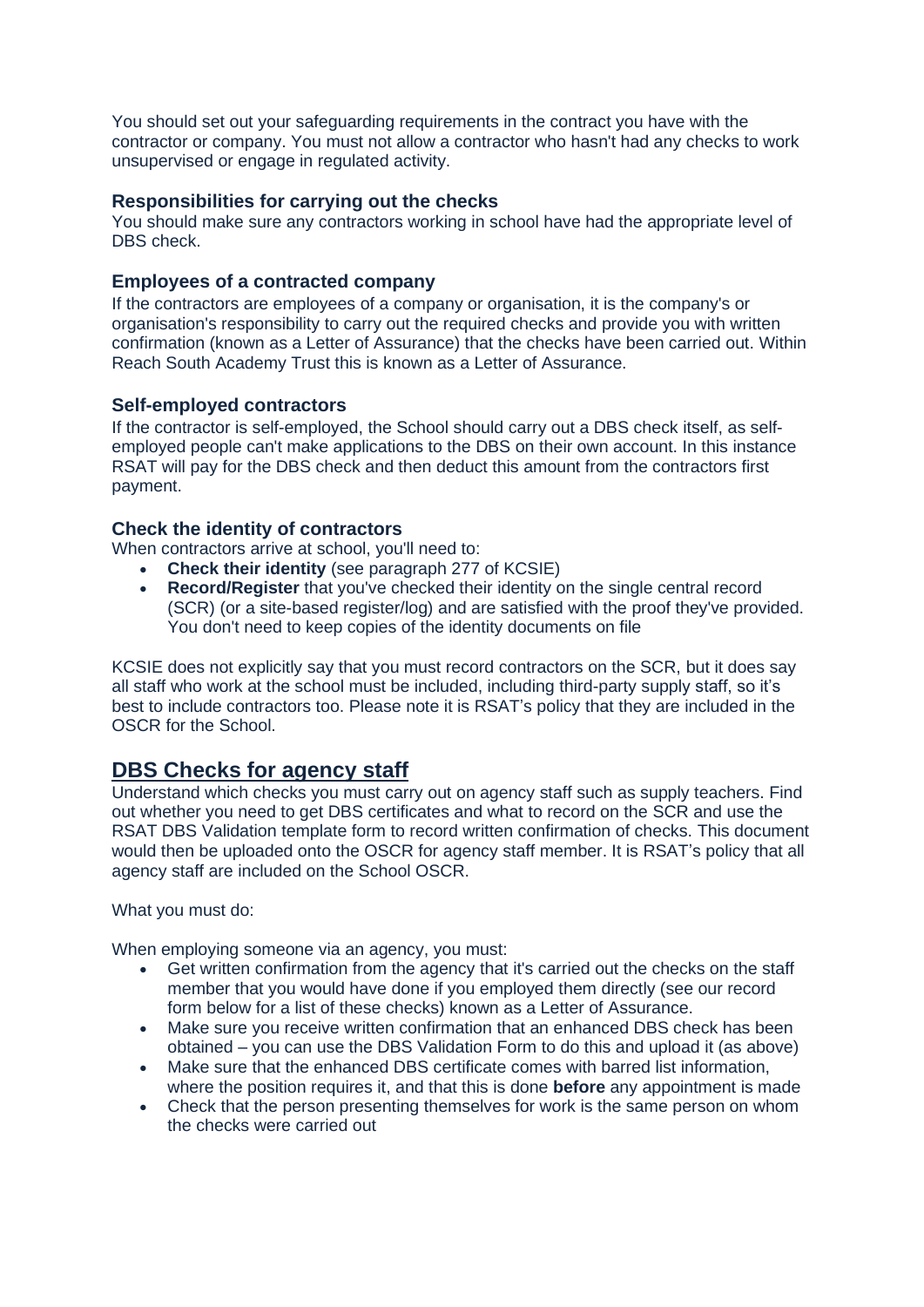#### **When you should get a copy of the DBS certificate to review/check**

**For Academies and independent schools**: you must get a copy of the certificate to review/check (in line with GDPR requirements RSAT do not retain copies of DBS certificates) regardless of whether a positive disclosure has been made (see paragraph 19(2)(a)(ii) of this legislation).

#### **Completing the single central record**

On your single central record (SCR), you must set out (or show a copy of correspondence confirming):

- Whether you have written confirmation that the agency has carried out the relevant checks and obtained the appropriate certificates
- The date that confirmation was received
- Whether details of any enhanced DBS check certificate have been provided (independent schools and non-maintained special schools should also include the date on which this certificate was obtained)

#### **What if a DBS checks records a result?**

Notify the Head Teacher or a member of SLT immediately and contact HR for further advice/guidance. In some instances a Risk Assessment can be carried out and a historical conviction or record of conviction may not be a concern or affect an individual's employment with the Trust. This is why a risk assessment is carried out to determine whether or not to proceed with the job offer/employment contract.

#### **What do I record on the OSCR if the DBS certificate shows a result?**

In the relevant field under DBS section you would input 'Result Recorded' and then in (brackets) what section it was recorded under in certificate/ You would also input more info into the notes section (ensuring content is mindful of GDPR).

E.g. **Result Recorded [PRC]** if it is recorded under Police Records section of the certificate as referred to in your Q/example below.

DBS Certificate sections are (and codes):

- Police Records of conviction, cautions, reprimands and warnings **(PRC)**
- Information from list held under Section 142 of Education Act 2002 **(S142)**
- DBS Children's Barred List Information **(CBL)**
- DBS Adult's Barred List Information **(ABL)**
- Other relevant information disclosed at the Chief Police Officer(s) discretion **(ORI)**